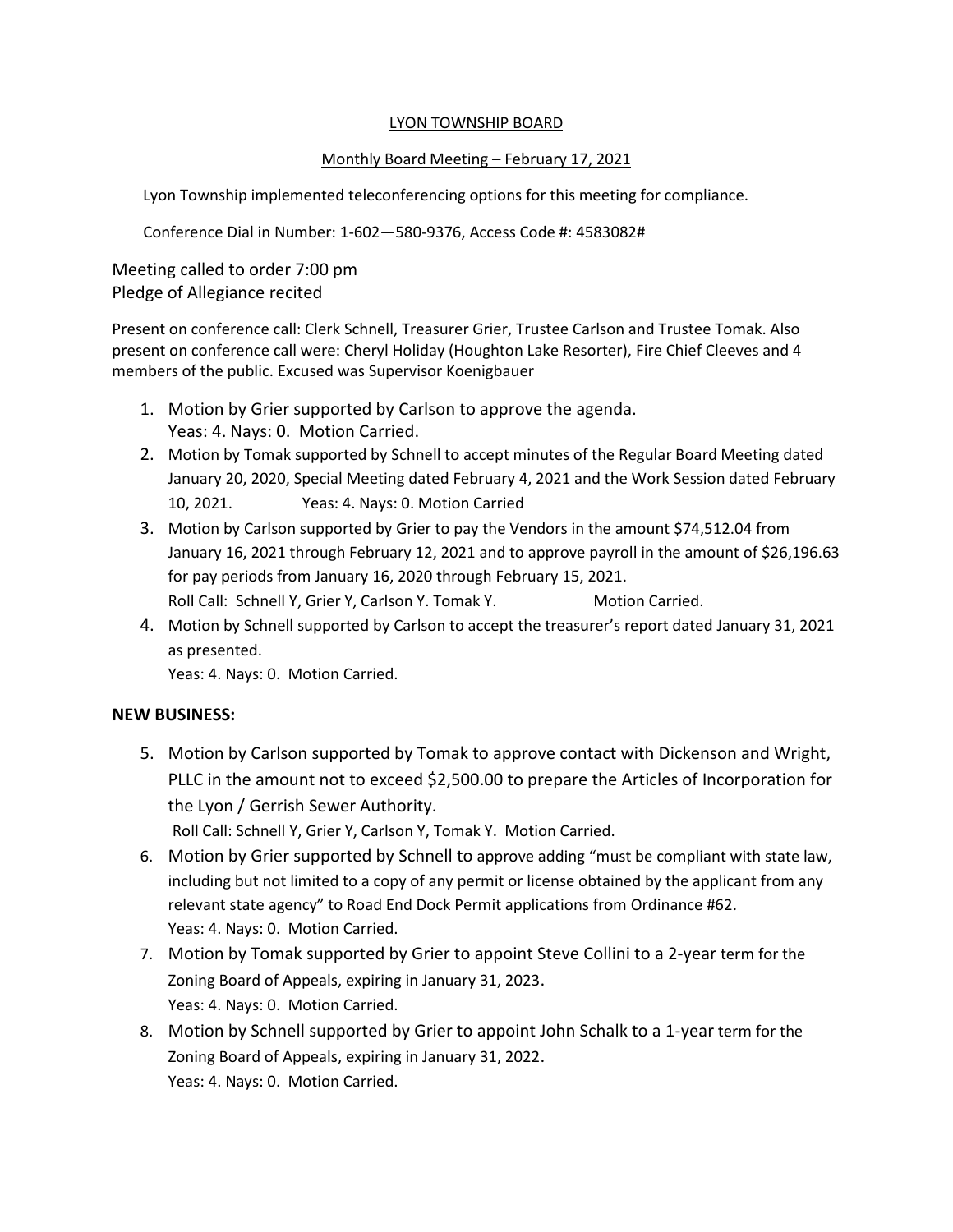- 9. Motion by Carlson supported by Grier to re-appoint Pete Chippa to a 3-year term for the Zoning Board of Appeals, expiring in January 31, 2024. Yeas: 4. Nays: 0. Motion Carried.
- 10. Motion by Tomak supported by Grier that the board authorize Supervisor Koenigbauer to sign the authorization to proceed with Fleis & Vandenbrink for the professional services for USDA Rural Development Funding Application Wastewater System Design and Construction. Estimated cost of \$18,000.00 will be divided appropriately between Gerrish and Lyon Township Roll Call: Schnell Y, Grier Y, Carlson Y. Tomak Y. Motion Carried.

**Correspondence:** email from Consumers Energy that they will have a representative out in the area to get homeowner easement rights for tree trimming, Schnell put notice on website. Email from Rebecca Sova from MSU concerning Gypsy Moth spraying for this year.

## **DEPARTMENT REPORTS:**

**W. Cleeves,** Fire Department: 19 calls this month. Preparing annual report for the board, and working on 2021/2022 budget.

#### **Carlson:**

 Planning Commission: working on setting up a Public Hearing virtually for the request to rezone from commercial to residential for old dentist office.

Recreation Committee: will meet beginning of March, still looking for 2 more members.

**Cook, HLUA:** having issues with people covering access covers, working on a policy to address this concern

## **BOARD COMMENTS:**

**Clerk Schnell:** Dave Doll resigning due to health issues. Will put an ad on website and Houghton Lake Resorter to fill Building Inspector, Zoning Administrator, and Ordinance Officer

**Treasurer Grier:** finishing up taxes for 2020, 3% penalty starts today. Will be in office on March 1<sup>st</sup> until 5 pm for last day to pay here.

**Trustee Tomak:** resident had called concerning dwarf trees she had planted in Cemetery, but was told Sexton that they needed to be removed. Board comments were that we need to follow our set guidelines. Will look into having signs made up and installing at entrances concerning policies.

## **Trustee Carlson:** None

**PUBLIC COMMENTS:** Dave Hall commented on Consumers putting in new power poles but not removing the old ones.